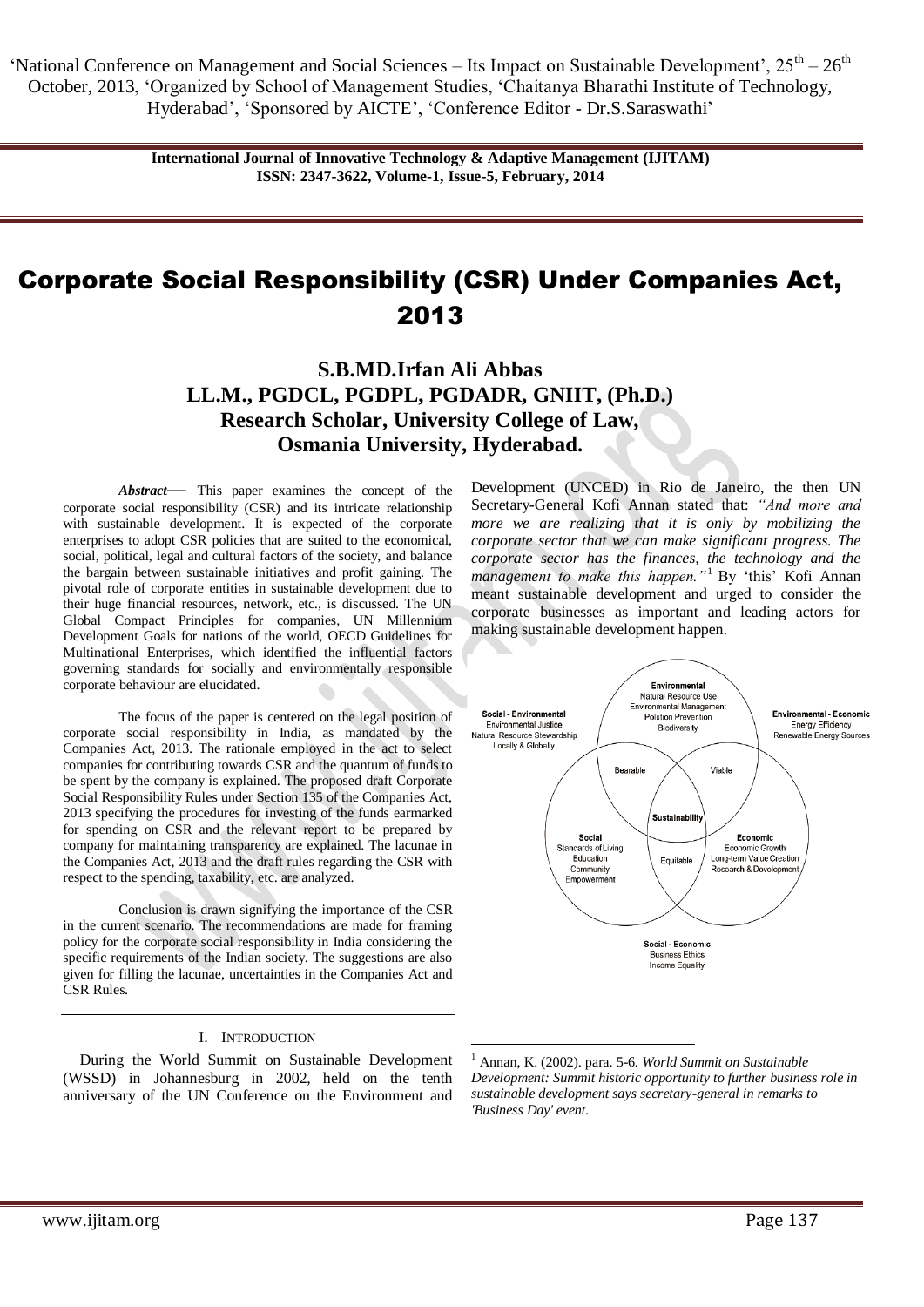#### **International Journal of Innovative Technology & Adaptive Management (IJITAM) ISSN: 2347-3622, Volume-1, Issue-5, February, 2014**

The classic notion of sustainable development was developed by the WCED, convened by the UNGA in 1983 and chaired by the former Norwegian Prime Minister Gro Harlem Brundtland, and first introduced by its Commission Report (commonly referred to as "Brundtland Report" respectively "Our Common Future") in 1987. The report, which was the first one of its kind, was intended to build on the insights from the earlier Stockholm conference in 1972 and to include the development demands of the countries of the South. Sustainable development was thus defined as: *"Sustainable development is development that meets the needs of the*

*present without compromising the ability of future generations to meet their own needs. ... in particular the essential needs of the world's poor, to which overriding priority should be given."*

## *Corporate Social Responsibility*

Corporate Social Responsibility and Sustainability is a company's commitment to its stakeholders to conduct business in an environmentally, economically and socially sustainable manner that is transparent and ethical. Businesses can no longer limit themselves to using resources to engage in activities that increase their profits. They have to be socially responsible corporate citizens and also contribute to the social good. Corporate Social Responsibility (CSR) is about integrating economic, environmental and social objectives with a company's operations and growth. The CSR cannot be considered as philanthropy alone, an organization can accomplish sustainable development if CSR becomes an integral part of its business process.

This table below elucidates the various theories of  $\text{CSR}^2$ :

| <b>Type of theory</b>                                                                                          | <b>Approaches</b>                    | <b>Short descirption</b>                                                                                       | <b>Authors and references</b>      |
|----------------------------------------------------------------------------------------------------------------|--------------------------------------|----------------------------------------------------------------------------------------------------------------|------------------------------------|
| <b>Instrumental theories</b><br>(focusing on achieving<br>economic objectives<br>through social activities)    | Maximization of<br>shareholder value | Long-term value<br>maximization                                                                                | Friedman (1970), Jensen<br>(2002)  |
| <b>Integrative theories</b><br>(focusing on the<br>integration of social<br>demands)                           | Stakeholder management               | Balances the interests of<br>the stakeholders of the<br>firm                                                   | Freeman (1984)                     |
|                                                                                                                | Corporate philanthropy               | Searches for social<br>legitimacy and processes<br>to give appropriate<br>responses to social<br><b>issues</b> | Carroll (1979)                     |
| <b>Political theories</b><br>(focusing on a<br>responsible use of<br>business power in the<br>political arena) | Corporate citizenship                | The firm is understood as<br>being like a citizen with<br>certain involvement in the<br>community              | Matten and Crane (2005)            |
| <b>Ethical theories</b><br>(focusing on the right<br>thing to achieve a good<br>society)                       | Universal rights                     | Frameworks based on<br>human rights, labor rights<br>and respect for the<br>environment                        | <b>UN Global Compact</b><br>(2000) |

According to Porter and Kramer<sup>3</sup>, who have propounded the concept of "Shared value" suggest that, the solution for CSR lies in a proactive, strategic approach and, which involves the creation of economic value at the same time as societal needs and challenges are addressed. The concept of shared value recognizes that social harms or weaknesses frequently create internal costs for firms—such as wasted energy or raw materials, costly accidents, and need for remedial training to compensate for inadequacies in education. As such, addressing societal harms and constraints does not necessarily raise costs for firms, because they can innovate through using new technologies, operating methods, and management approaches—and as a result, increase their productivity and expand their markets<sup>4</sup>

From a shared value perspective, companies assume a broader set of responsibilities. The companies adopting a shared value approach act because there are huge business opportunities to solve all or part of the societal and environmental problems of our time. Therefore, "shared value is not social responsibility, philanthropy, or even sustainability … it is about expanding the total pool of

 $\overline{a}$ 

<sup>2</sup> Garriga, E., & Melé, D. (2004). Corporate Social Responsibility Theories: Mapping the Territory. *Journal of Business Ethics, 53*(1), 51-71.

<sup>1</sup> 3 Porter, M. E., & Kramer, M. R. (2006). Strategy and Society: The Link Between Competitive Advantage and Corporate Social Responsibility. *Harvard Business Review, 84*(12), 78-92.

<sup>4</sup> Porter, M. E., & Kramer, M. R. (2011). Creating Shared Value. *Harvard Business Review, 89*(1/2), 62-73.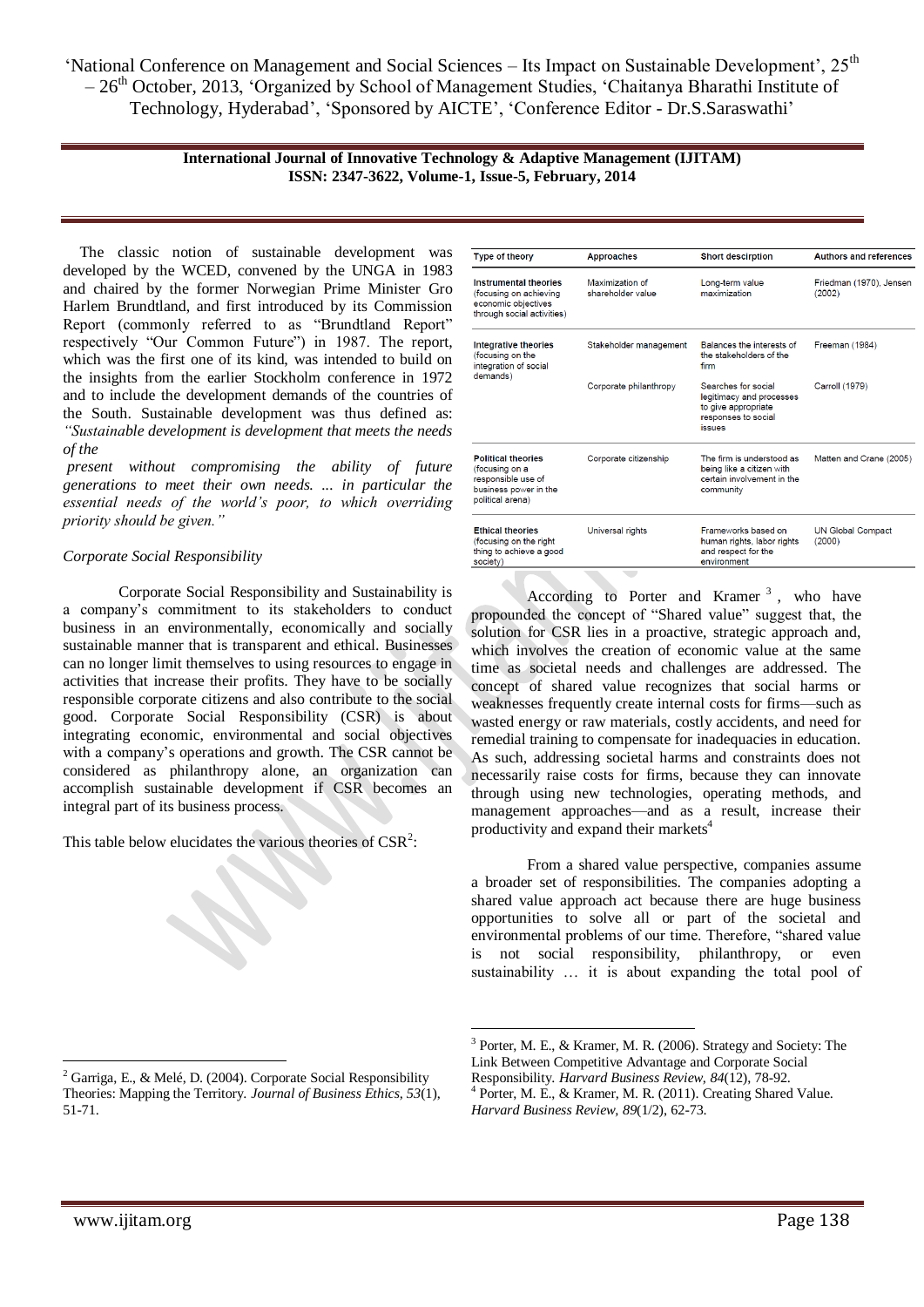> **International Journal of Innovative Technology & Adaptive Management (IJITAM) ISSN: 2347-3622, Volume-1, Issue-5, February, 2014**

economic and social value."<sup>5</sup> A shared value perspective suggests that corporations do not deny any social responsibilities, but focus their corporate activities on providing solutions for present and future societal and environmental problems based on their capabilities. The variety of theories and approaches to business ethics and CSR poses an immense challenge for managers to filter out a set of appropriate theories, which take into account a company's present situation and can create future value for both the firm and society.<sup>6</sup>

The UN Global Compact was the first major initiative by the International organisation to lay down a charter of ten principles for all companies globally to respect and follow in their business operations. They are:

- Businesses should support and respect the protection of internationally proclaimed human rights; and
- Make sure that they are not complicit in human rights abuses.
- Businesses should uphold the freedom of association and the effective recognition of the right to collective bargaining;
- The elimination of all forms of forced and compulsory labour;
- The effective abolition of child labour, and
- The elimination of discrimination in respect of employment and occupation.
- Businesses should support a precautionary approach to environmental challenges;
- Undertake initiatives to promote greater environmental responsibility; and
- Encourage the development and diffusion of environmentally friendly technology;
- Businesses should work against corruption in all its forms, including extortion and bribery.

It is the largest voluntary corporate responsibility initiative in the world that forges close linkage between business, society and environment in all development endeavours. Many other international bodies and associations like the OECD countries were quick in coming out with their set of guidelines for multinational corporations, largely in conformity with the principles of the UN Global Compact.

At the Millennium Summit in September 2000 the largest gathering of world leaders in history adopted the UN Millennium Declaration, committing their nations to a new global partnership to reduce extreme poverty and setting out a series of time-bound targets, with a deadline of 2015 that have become known as the Millennium Development Goals. The Goals are:

- **Extreme Hunger and Poverty**
- Achieve Universal Primary Education
- **Promote Gender Equality and Empower Women**
- Reduce Child Mortality
- **Improve Maternal Health**
- Combat HIV/AIDS, Malaria and other diseases
- Ensure Environmental Sustainability
- Develop a Global Partnership for Development

However, one crucial factor of a competitive economic system is that any privately owned company can only survive if customers buy its products or services. Therefore, not only corporations bear responsibilities but also individual customers. If sustainable development is to come true, customers must change their consumption patterns towards more responsible, sustainable products, and companies have to innovate sustainable business models and contribute to the solutions of problems they have caused by irresponsible activities in the past.

## Position in India under Companies Act, 2013:

The Companies Act, 2013 which has been enacted on  $29<sup>th</sup>$  August, 2013 in India, replacing the nearly 60 year old Companies Act, 1956 provides special provisions for Corporate Social Responsibility (CSR). The Sections 134, 135 of Chapter-IX on Accounts of Companies, Schedule-III and Schedule-VII of the Companies Act, 2013 deal with Corporate Social Responsibility.

As per the Section  $134^7$ , under sub-section 3, clause (o), the details about the policy developed and implemented by the company on corporate social responsibility initiatives taken during the year, shall be mentioned in a report by its Board of Directors, which shall be attached to (financial) statements laid before a company in general meeting.

The Section 135 of Companies Act, 2013 exclusively deals with CSR. It mandates as follows:

1

 5 *Ibid.*

<sup>6</sup> Christensen, C. M., & Raynor, M. (2003). Why Hard-nosed Executives Should Care About Management Theory*. Harvard Business Review*, *81*(9), 67-74.

<sup>7</sup> Section 134 of Companies Act, 2013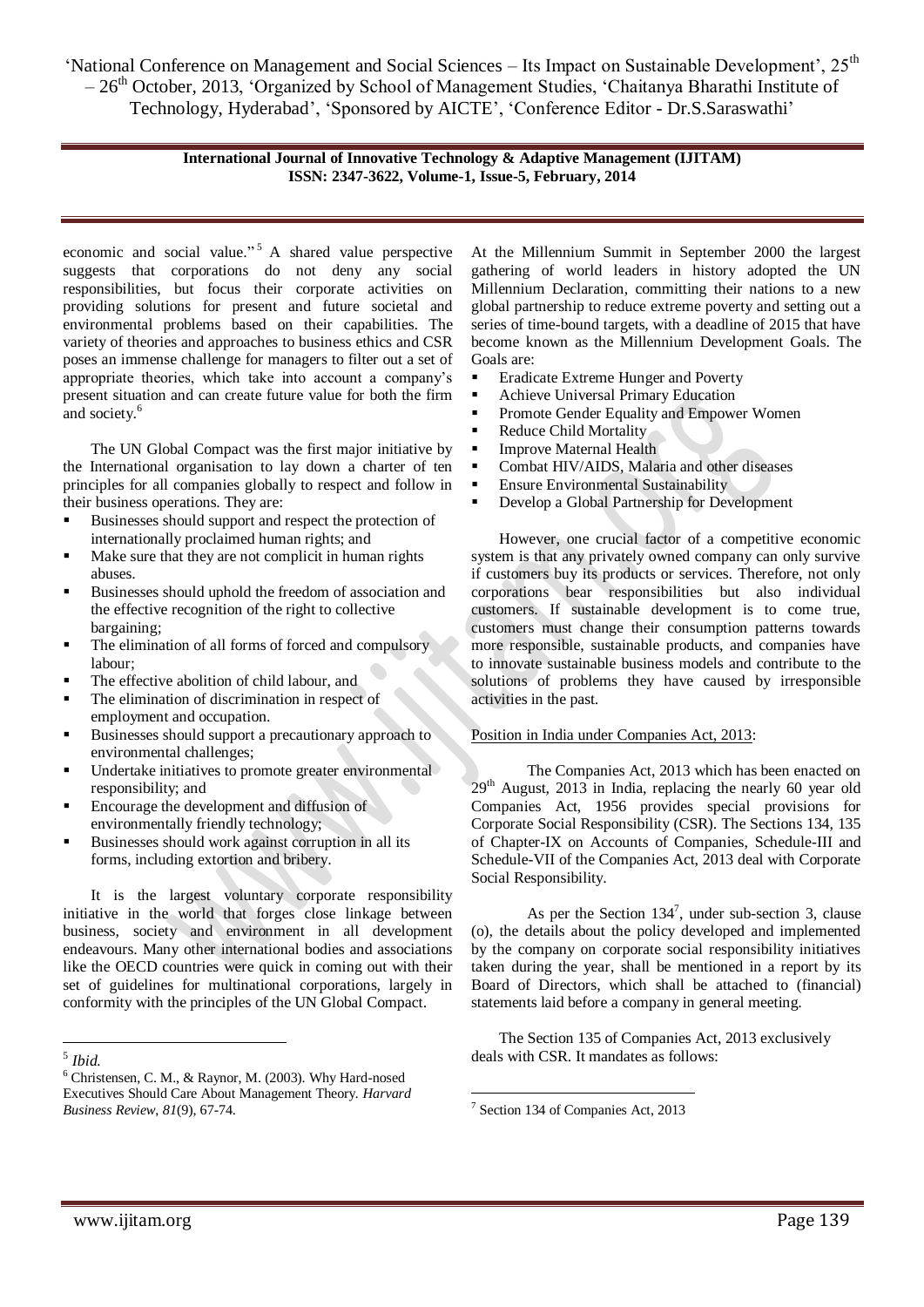## **International Journal of Innovative Technology & Adaptive Management (IJITAM) ISSN: 2347-3622, Volume-1, Issue-5, February, 2014**

- Every company having net worth of INR 500 crore or more, or turnover of INR 1000 crore or more or a net profit of INR 5 crore or more during any financial year shall constitute a Corporate Social Responsibility Committee of the Board consisting of three or more directors, out of which at least one director shall be an independent director.
- The CSR Committee Board's report under sub-section (*3*) of section 134 shall disclose the composition of the Corporate Social Responsibility Committee.
- The Corporate Social Responsibility Committee shall:
	- o formulate and recommend to the Board, a Corporate Social Responsibility Policy which shall indicate the activities to be undertaken by the company as specified in Schedule VII of the Companies Act;
	- o recommend the amount of expenditure to be incurred on the activities for CSR;
	- o monitor the Corporate Social Responsibility Policy of the company from time to time.
- The CSR Committee Board of every company shall:
	- o after taking into account the recommendations made by the Corporate Social Responsibility Committee, approve the Corporate Social Responsibility Policy for the company and disclose contents of such Policy in its report and also place it on the company's website, if any, in such manner as may be prescribed; and
	- ensure that the activities as are included in Corporate Social Responsibility Policy of the company are undertaken by the company.
- The CSR Committee Board of every company, shall ensure that the company spends, in every financial year, at least 2%. of the average net profits of the company made during the 3immediately preceding financial years, in pursuance of its Corporate Social Responsibility Policy. Further, the company shall give preference to the local area and areas around it where it operates, for spending the amount earmarked for Corporate Social Responsibility. In case, if the company fails to spend such amount, the Board shall, in its report made under subclause (3) of section 134, specify the reasons for not spending the amount.

The Schedule-VII $^8$  provides the list of activities which may be included by companies in their Corporate Social

Responsibility Policies. There are 9 specified and 1 provisional generic categories of activities:

- (i) eradicating extreme hunger and poverty;
- (ii) promotion of education;
- (iii) promoting gender equality and empowering women;
- (iv) reducing child mortality and improving maternal health;
- (v) combating human immunodeficiency virus, acquired immune deficiency syndrome, malaria and other diseases;
- (vi) ensuring environmental sustainability;
- (vii) employment enhancing vocational skills;
- (viii) social business projects;
- (ix) contribution to the Prime Minister's National Relief Fund or any other fund set up by the Central Government or the State Governments for socioeconomic development and relief and funds for the welfare of the Scheduled Castes, the Scheduled Tribes, other backward classes, minorities and women;
- (x) Such other matters as may be prescribed.

As per the General Instructions for Preparation of Statement of Profit and Loss given in Schedule-III of the Act, the company shall disclose the amount of expenditure incurred on CSR activities by way of notes in the Profit and Loss Statement.

The Draft Rules published by the Ministry of Corporate Affairs on 9<sup>th</sup> September, 2013 contain the Proposed Draft Corporate Social Responsibility Rules under Section 135 of the Companies Act, 2013. The said CSR Rules shall be applicable from the financial year 2014-15 and the tax treatment of CSR spend will be in accordance with the Income Tax Act as may be notified by the CBDT. The rules mandate as hereunder:

- 1. CSR activities may generally be conducted as projects or programmes (either new or ongoing) excluding activities undertaken in pursuance of the normal course of business of a company. The CSR Committee constituted under sec. 135(1), shall prepare the CSR Policy of the company which shall include the following:
	- a. specify the projects and programmes that are to be undertaken.
	- b. prepare a list of CSR projects/programmes which a company plans to undertake during the implementation year, specifying modalities of execution in the areas/sectors chosen and implementation schedules for the same.

 $\overline{a}$ 

<sup>8</sup> Schedule-VII of Companies Act, 2013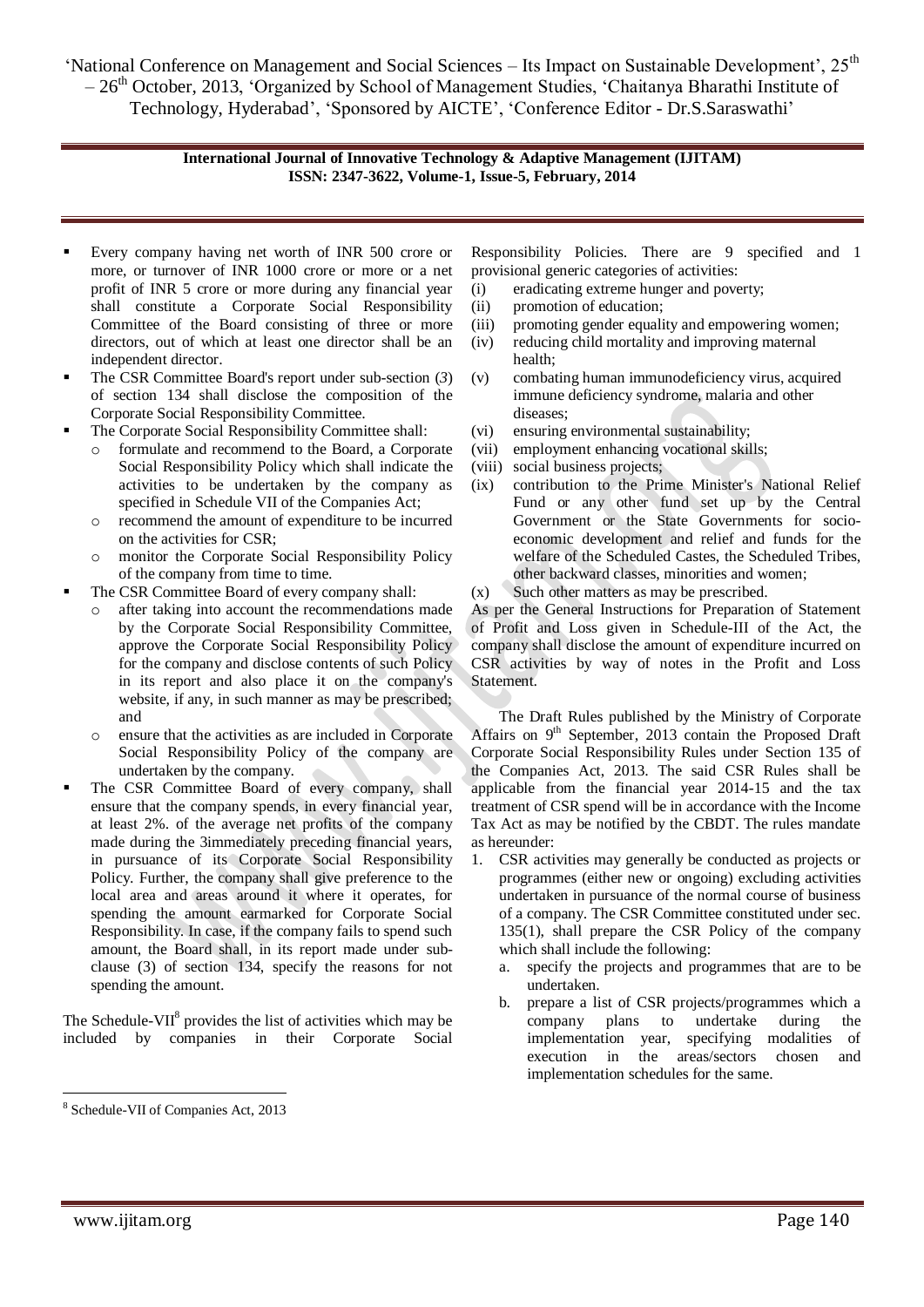> **International Journal of Innovative Technology & Adaptive Management (IJITAM) ISSN: 2347-3622, Volume-1, Issue-5, February, 2014**

- c. CSR projects/programmes of a company may also focus on integrating business models with social and environmental priorities and processes in order to create shared value.
- d. CSR Policy of the company should provide that surplus arising out of the CSR activity will not be part of business profits of a company.
- e. CSR Policy would specify that the corpus would include the following: (i) 2% of the average net profits, (ii) any income arising there from, (iii) surplus arising out of CSR activities.
- 2. The CSR Committee shall prepare a transparent monitoring mechanism for ensuring implementation of the projects / programmes / activities proposed to be undertaken by the company.
- 3. Where a company has set up an organization which is registered as a Trust or Section 8 Company, or Society or Foundation or any other form of entity operating *within India* to facilitate implementation of its CSR activities in accordance with its stated CSR Policy, the following shall apply:
	- a. The contributing company would need to specify the projects/programmes to be undertaken by such an organization, for utilizing funds provided by it;
	- b. The contributing company shall establish a monitoring mechanism to ensure that the allocation is spent for the intended purpose only;
- 4. A company may also conduct/implement its CSR programmes through Trusts, Societies, or Section 8 companies *operating* in India, which are not set up by the company itself.
- 5. Such spends may be included as part of its prescribed CSR spend only if such organizations have an established track record of at least 3 years in carrying on activities in related areas.
- 6. Companies may collaborate or pool resources with other companies to undertake CSR activities and any expenditure incurred on such collaborative efforts would qualify for computing the CSR spending.
- 7. Only such CSR activities will be taken into consideration as are undertaken within India.
- 8. Only activities which are not exclusively for the benefit of employees of the company or their family members shall be considered as CSR activity.

Further, a prescribed format is provided for the Annual Report on CSR initiatives to be included in the Board Report by the qualifying companies and all companies falling under the provision of Section 135 (1) of the Act shall report, in the

prescribed format, the details of their CSR initiatives in the Directors' Report and in the company's website.

#### **CONCLUSION**

The CSR which has largely been a voluntary contribution by corporate has now been included in law in India. Companies qualifying for CSR also have to report mandatorily about their CSR activities/spending. In case the company fails to spend the earmarked 2% of net profits, it can report the reasons in the prescribed report. However, since the report would be publically available, the companies will be continuously under the scrutiny of various stakeholders and will have to perform. They cannot consistently default, which makes CSR mandatory to a large extent, but, a punitive measure for non-spending of CSR would compel better enforcement. It is expected that, huge amounts of funds will be available for CSR activities from the qualifying companies throughout India, and proper channelling and spending of these funds by establishing an effective administrative and enforcement mechanism is necessary.

There is no definition of CSR given under the Companies Act, 2013. A definition would give direction to the Corporate Sector to prioritize in spending of CSR funds and help in mishandling of the funds. It is not clear as to what constitutes CSR activities as the list specified under Schedule VII of the Act<sup>9</sup> seems like an inclusive list and not exhaustive. So the list does not appear to be binding but suggestive in nature, and the companies are at liberty to spend on CSR activities of their choice, giving opportunity to explore new avenues for sustainable development. Further, permitting the companies to pool funds and take the services of an NGO which is specialised in a specific area is a welcome initiative for undertaking large-scale development projects.

The CSR provisions require a minimum of 3 directors for the constitution of the CSR committee; clarification is needed as to whether qualifying private companies would be required to appoint a third director to comply with the CSR provisions. As, the independent directors under the Company Law are compulsory only for the public listed companies clarity is still needed, whether private companies come under its purview.

<u>.</u>

<sup>&</sup>lt;sup>9</sup> The Companies Act, 2013